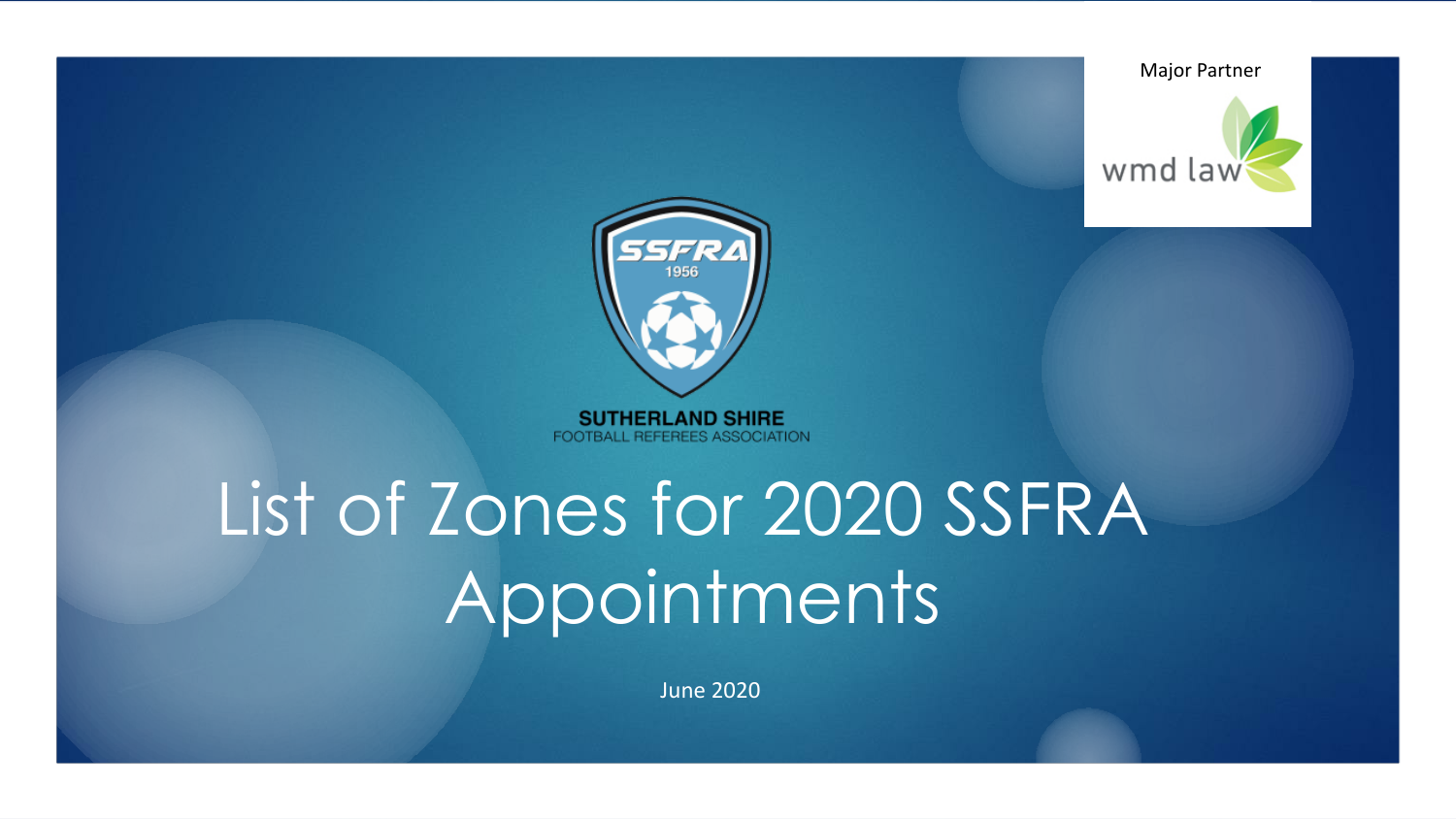#### Making it a bit easier…

#### **Zones**

The SSFRA recognises younger members are reliant on both public transport and the support provided by parents & guardians. To simplify this process and therefore make it easier to referee on a regular basis, the Appointments team offers Zones to support a referee's weekly availability.

A zone comprises a combination of grounds at which the Appointments team may allocate a cadet a match to referee. The grounds that make up a zone are selected based on proximity and are balances based on the number of games played.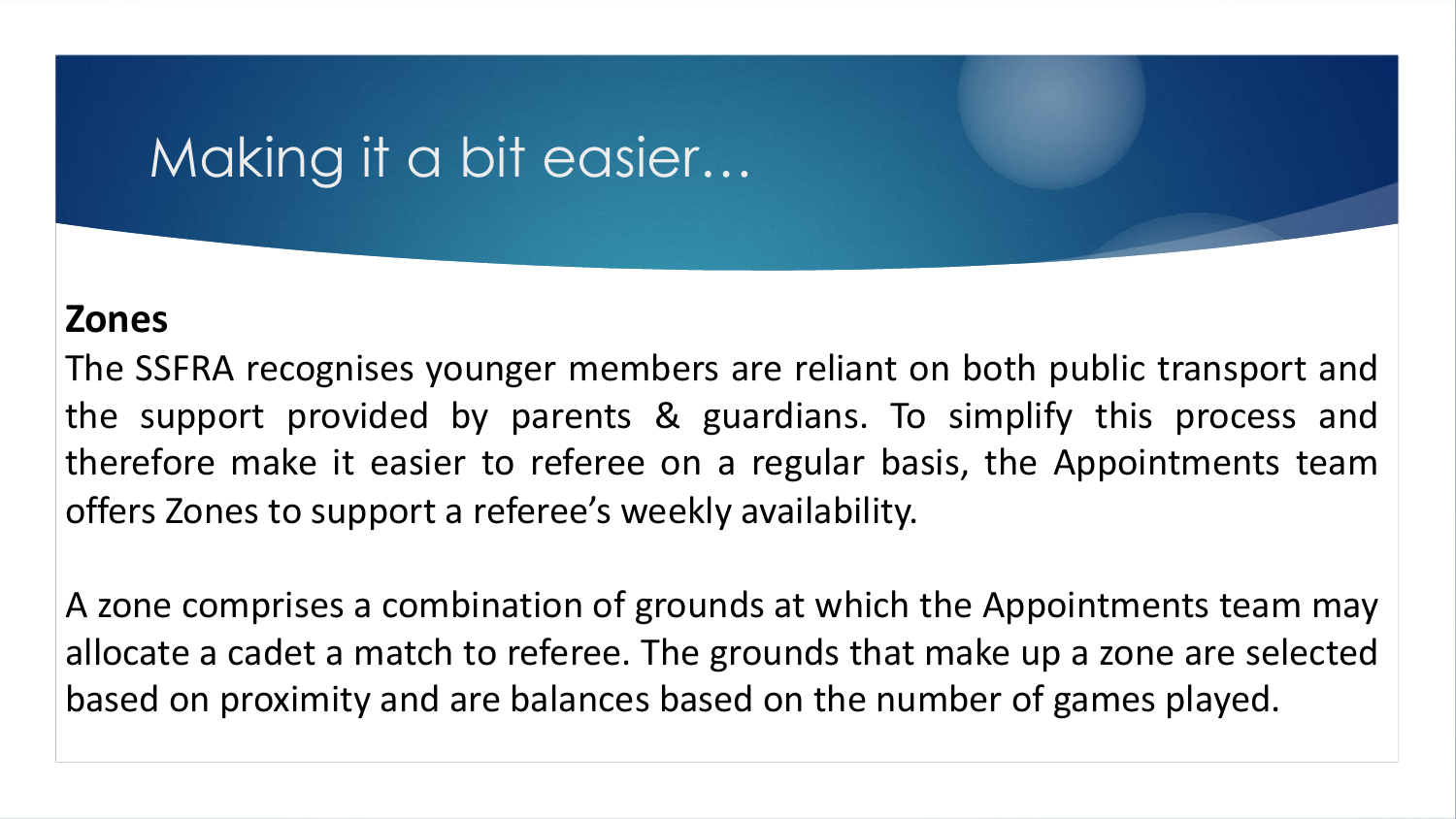#### 2020 Zones

| <b>South East</b><br>(Cronulla area) | <b>North East</b><br>(Caringbah area) | <b>North</b><br>(Miranda area) | <b>South</b><br>(Kirrawee area) | <b>Far SE</b><br><b>Bundeena</b> |
|--------------------------------------|---------------------------------------|--------------------------------|---------------------------------|----------------------------------|
| <b>Tonkin Oval</b>                   | North Caringbah<br>Oval               | Seymour Shaw                   | <b>Forest Road Oval</b>         | <b>Bundeena Oval</b>             |
| Woolooware Oval                      | 5Sports                               | Kareela Oval                   | Gymea Oval                      |                                  |
| Lilli Pilli Oval                     | Solander Oval                         | <b>Box Road Oval</b>           | <b>Grays Point Oval</b>         |                                  |
| Caringbah Oval                       | <b>Greenhills</b>                     | Canberra Rd Oval               | <b>Sutherland Oval</b>          |                                  |
|                                      |                                       |                                | <b>Waratah Oval</b>             |                                  |
|                                      |                                       |                                | Loftus Oval                     |                                  |
|                                      |                                       |                                | <b>Prince Edward Park</b>       |                                  |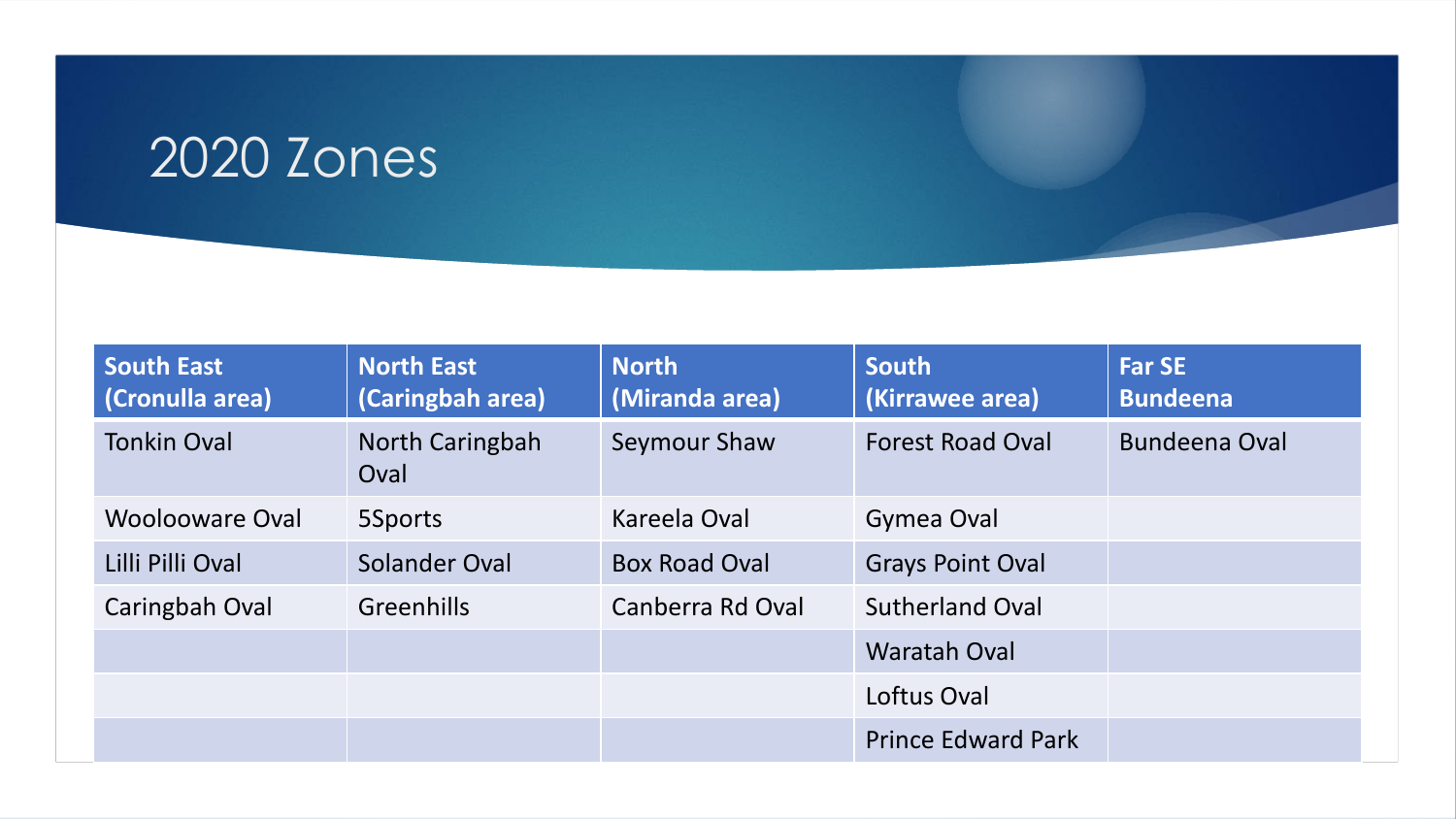#### 2020 Zones

| North NW<br>(Jannali area) | <b>West</b><br>(Menai area) | <b>South West</b><br>(Engadine area) |
|----------------------------|-----------------------------|--------------------------------------|
| Jannali Oval               | <b>Buckle Reserve</b>       | <b>Anzac Oval</b>                    |
| Lakewood City Reserve      | The Ridge 1-5               | <b>Woronora Heights Oval</b>         |
| <b>Oyster Bay Oval</b>     |                             | <b>Heathcote Oval</b>                |
|                            |                             | <b>Preston Park Oval</b>             |
|                            |                             | Kingswood Road Oval                  |
|                            |                             | Dobell Rd Oval                       |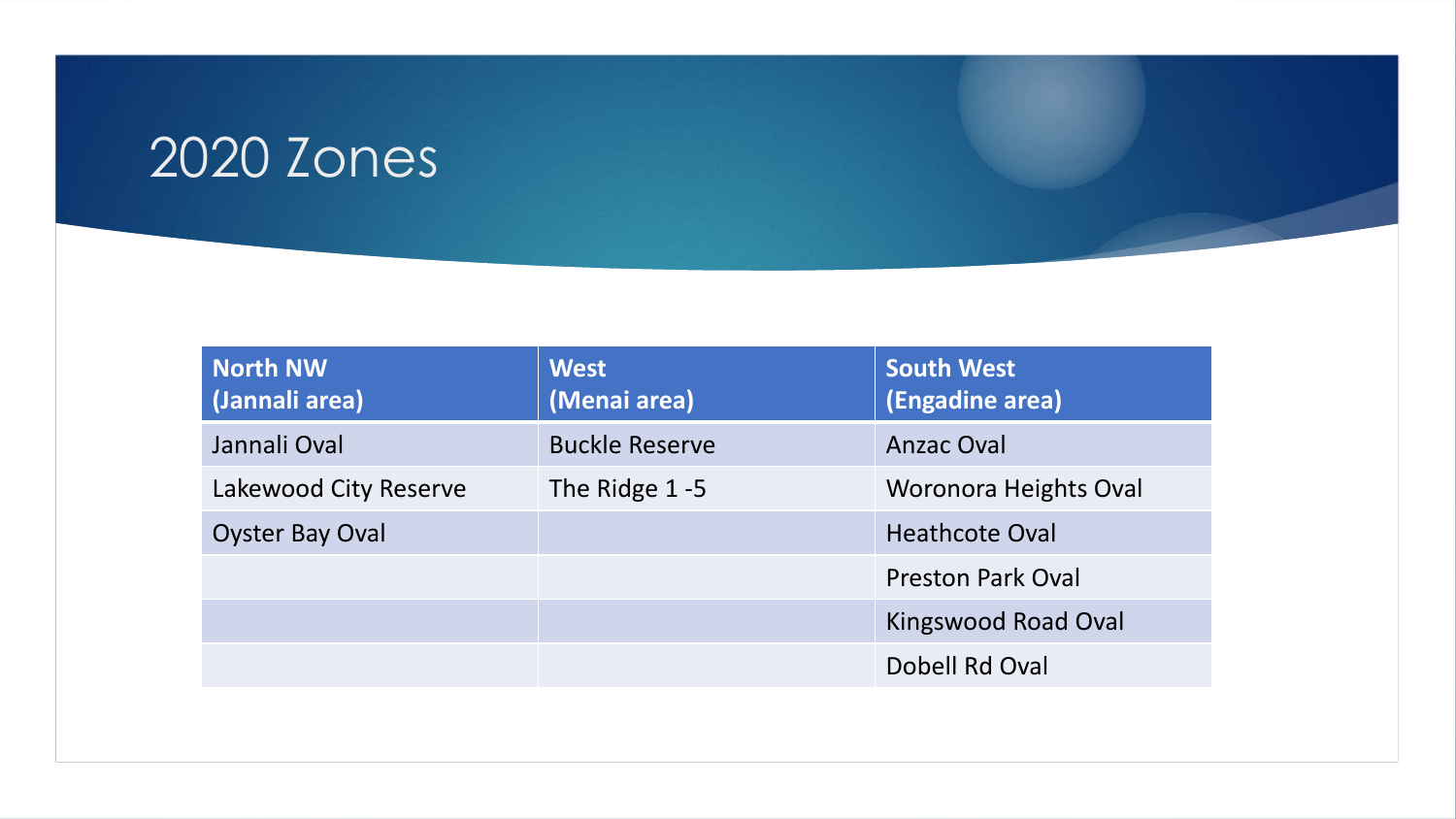### 2020 Zones by Map

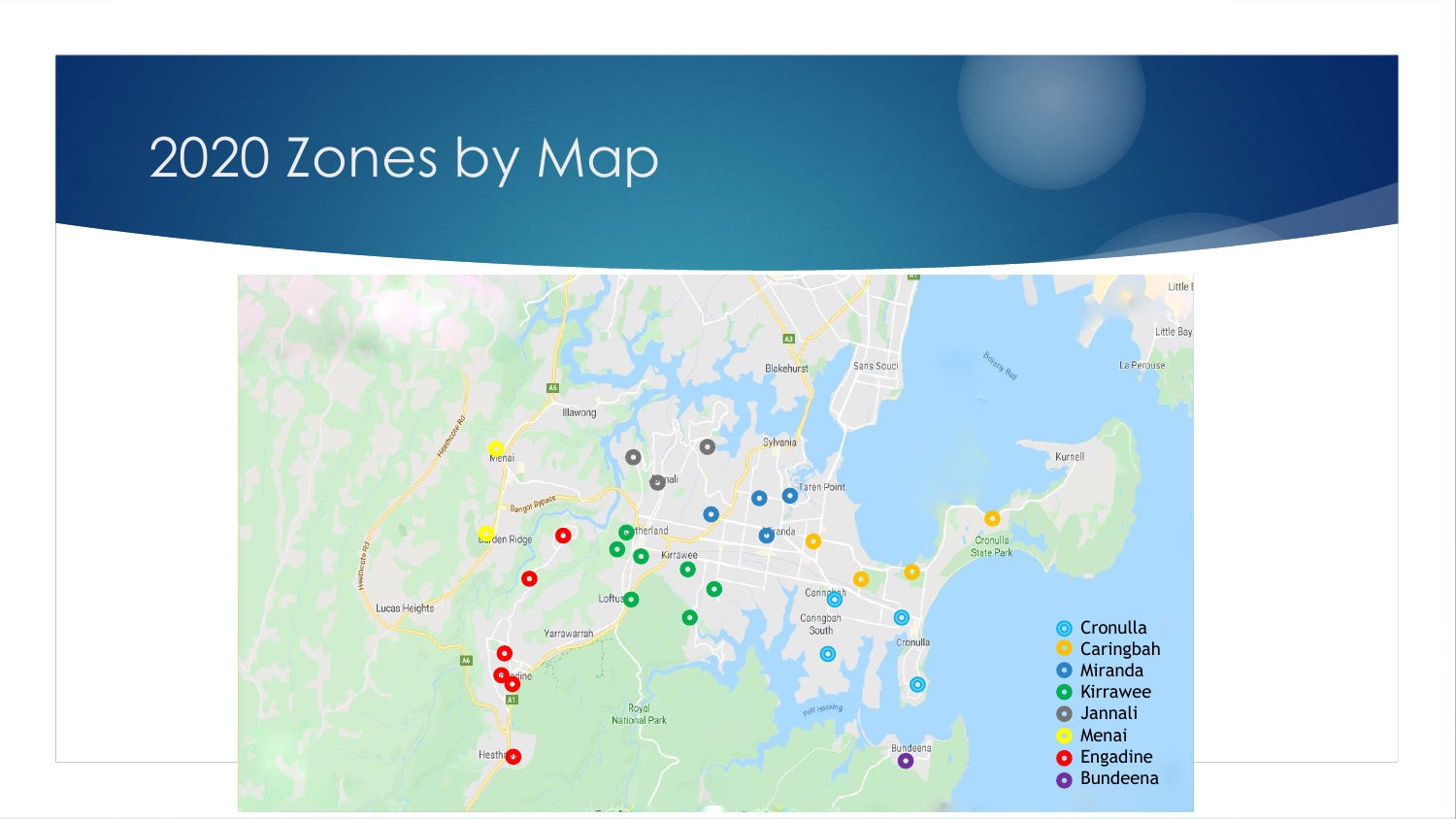#### Important Notes to understand….

- Zones are predominantly offered to cadets only. Senior Members are able to apply to the Appointments Board for this benefit under certain circumstances.
- If you are also a player, the Appointments team may appoint you to the same ground as you are scheduled to play. This may be done as allocation of matches in your selected zones may be exhausted and therefore the Appointments team are making every attempt to get you a game to referee. If you cannot such appointment, please advise the Appointments team immediately.
- You can enter one or as many zones are you wish and edit as frequently as you require.